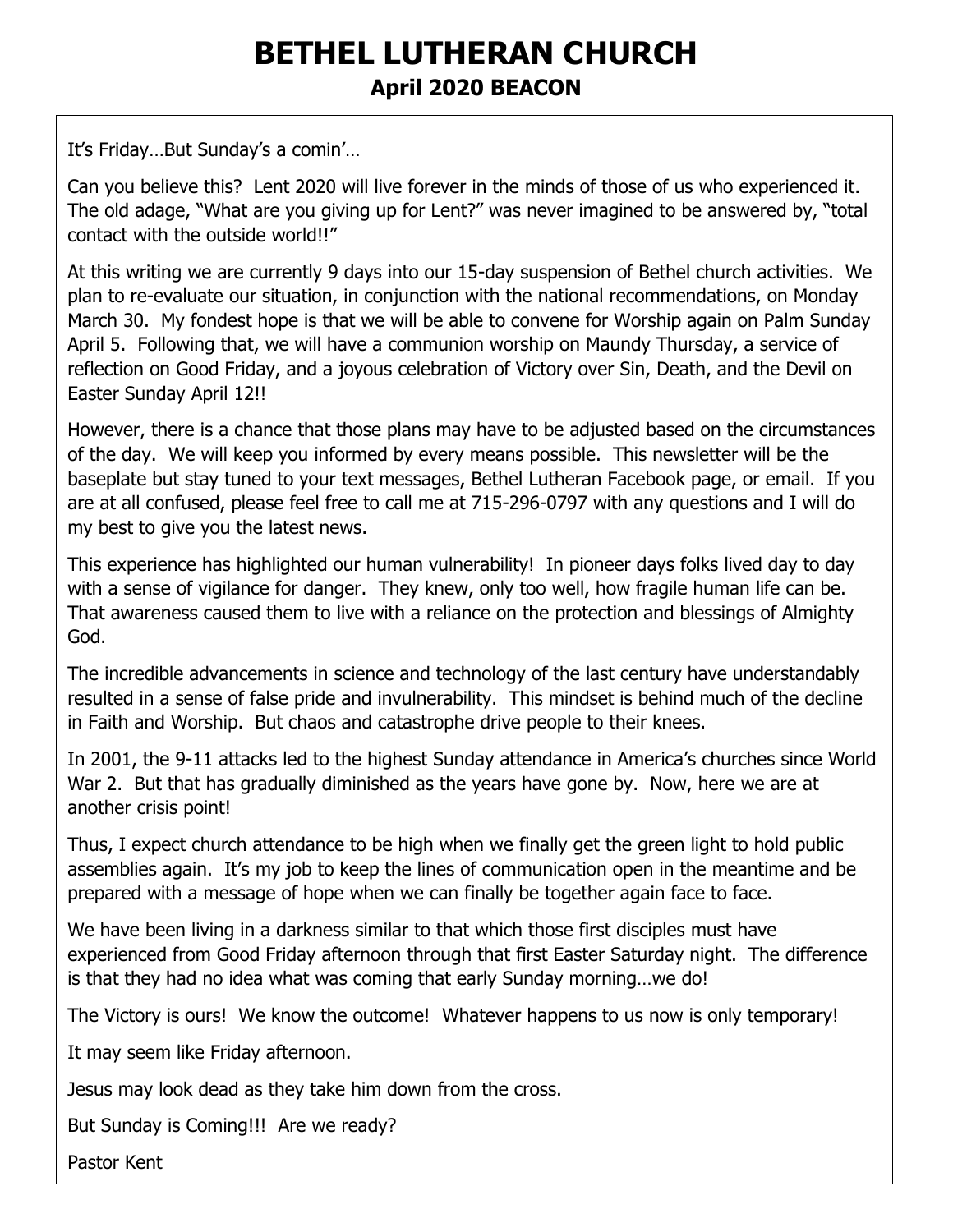# **March 8, 2020 Church Council Minutes**

(to be reviewed at the April Council meeting)

**Present**: Allen Redman, JoAnne Schwarz, Jeff Jacobson, Sherry Brouwer, Jeff Johnson, Greg Carolus, Marilyn Ingalls, Pastor Wallace

**Call to order** by President Allen Redman "In the Name of the Father, the Son and the Holy Spirit. Amen.

Approval of the Agenda: Motion made, second & approved.

**Approval of the February Minutes**: Motion made, second & approved.

**Approval of the Treasurer's Report**: Motion made, second & approved. Balance of \$60,945.79.

**Pastors Report**: Pastor Wallace reported that 5 or 6 children have participated in Sunday School since Rebecca Wallace has begun teaching recently. Marilyn Ingalls advised that she has heard positive comments from attendees. There was also a discussion about youth involvement in confirmation.

### **Ministry Team Reports**:

- 1. Children & Youth: Marilyn Ingalls No meeting. Marilyn advised that Adrian Bernard has received information about upcoming Bible camps for youth.
- 2. Outreach & Fellowship: Dale Krohn, Kyle Rice no meeting
- 3. Property Committee: Greg Carolus, Jeff Johnson The window on the front door of the parsonage is cracked and needs to be fixed. The deadbolt on the outside entry/exit door to the church kitchen has not been replaced. There is a need to modify the inside door of the entry/exit door to the kitchen so it swings freely. The carpenter that made the installation will be contacted. A storm door has been installed on the kitchen entry/exit door.
- 4. Worship & Music Ministry Team: JoAnne Schwarz The committee met and discussed the Lenten Services, Holy Week, and Easter.
- 5. Social Concerns: Sherry Brouwer no meeting
- 6. Mission/Benevolence Ministry Team: Jeff Jacobson, Allen Redman no meeting

#### **Correspondence/Bill Approval**: none

#### **Old Business**:

1. Ushers - Members that have agreed to usher either verbally or signed up via the time and talent sheet will be assigned services to be responsible to usher. If a person or family who is assigned for a particular service is unable to do so, it is their responsibility to procure a replacement. Greg Carolus agreed to make the assignments.

#### **New Business**:

- 1. RAGBRAI Motion made, seconded, and approved to conduct a fundraiser the day that RAGBRAI visits Parkersburg. A chairman/committee was not established as of yet, but the subject will be broached during the Tuckpointing Fundraising meeting on March 11th.
- 2. Easter Breakfast An Easter Breakfast will be hosted by the Church Council on Easter day. Breakfast will be held from 7:30 AM until 8:45 AM, with Easter Morning services beginning at 9 AM. Sherry Brouwer agreed to contact Diane Buss and be responsible for decorations and setup.
- 3. Possible change to Treasurer's Report. There was a discussion about additions possibly being made to the Treasurer's Report. The final product has not been completed, but will be presented for council approval upon completion.
- 4. Committee to check with employees: The property committee will talk to the janitor about setting the thermostats and lights in a timely manner before and after church. Motion made, seconded, and approved.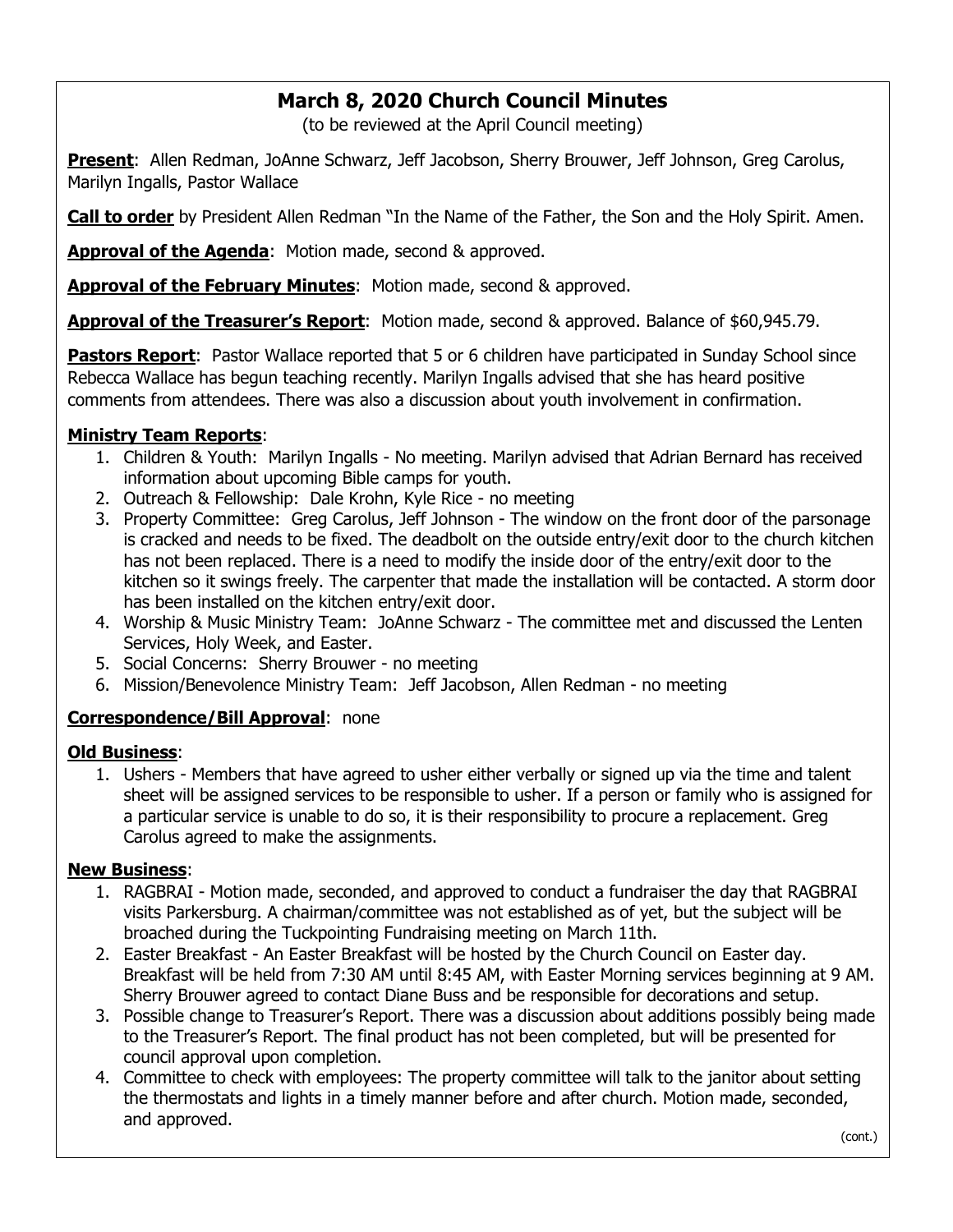### **March 8, 2020 Church Council Minutes** (cont.)

 5. Spring Cleaning (Inside and Outside) - An outside clean-up day was tabled until the April meeting. Pastor Wallace advised that he would mow inside the fence in the backyard of the parsonage. There was a discussion about the inside cleaning. It was decided that it was the janitor's responsibility to clean the inside of the church except the kitchen.

#### **Other Business**:

- 1. Motion made, seconded, and approved that the April council meeting will be held on April 8th, at 4 PM.
- 2. There was a discussion about the fact that the funds to pay for Youth church camp should come out of the youth fund and not the general fund.
- 3. A discussion was held in regards to updating the addresses, phone numbers, and email addresses of all the church members. JoAnne Schwarz agreed to take care of this request.

Motion to adjourn, second and approved.

Closing Prayers/The Lord's Prayer

Submitted by Jeff Jacobson, Recording Secretary

## **Hey Bethel Lutheran Kids!**

By the time you read this, (or your parents read it to you) it will only be a few days until Easter Sunday!

Holy Week is the week before Easter. We begin with "Palm Sunday" (The Sunday before Easter). That is the Sunday that we wave Palm branches and sing or say "Hosanna, blessed is he who comes in the name of the Lord!" (Matthew 21:9)

Later in the week is "Maundy (Mawn -dee) Thursday", when we remember the Lord's supper and Jesus' washing of the disciples feet. At the end of that service everything is removed from the altar in the front of the church. That is to remind us of Jesus being stripped by Roman soldiers prior to his crucifixion on the cross. (John 19:23)

The Friday after Maundy Thursday is called "Good Friday." It is the day we remember Jesus' crucifixion or death on the cross. It is usually a service of darkness and quiet. This is because after Jesus' death on the cross it became as dark as night in the middle of the day. (Matthew 27:45)

All of this leads up to Easter Sunday, which is a day of celebration for the Christian because Jesus won a great victory for us by defeating sin, death, and the devil! He lives forever with his father in heaven, and as a believer, we will someday live in heaven with him. (1 Corinthians 15:57)

One way or another, whether we meet at church or stay in our homes, we WILL remember Our Savior, Jesus! I will also send a project to you that will be FUN, AND a "work of art"!... You'll see!

## ை

•Each child will need 2 egg cartons.

May Jesus bless you always!

Rebecca, Your Sunday School Director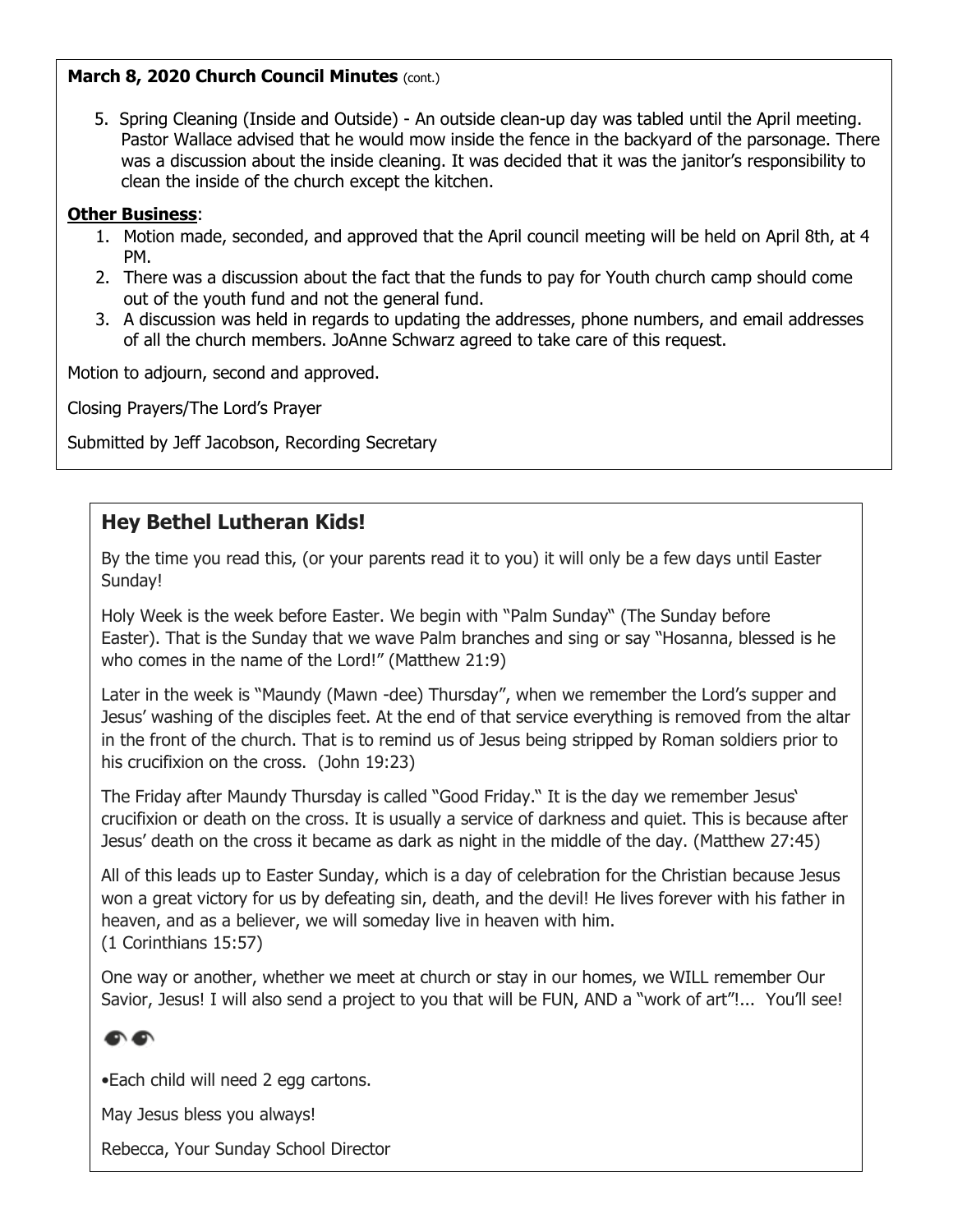# **Worship Assistant Schedule for April--Worship Service 9:00 am**

|                    | <b>April 5</b>                | April 9,<br><b>Maundy Thurs.</b> | April 10,<br><b>Good Friday</b> | <b>April 12</b> | <b>April 19</b> | April 26                   |  |
|--------------------|-------------------------------|----------------------------------|---------------------------------|-----------------|-----------------|----------------------------|--|
| <b>USHERS</b>      | Dennis & Bonnie<br>Gerloff    | Dennis & Bonnie<br>Gerloff       | Dan & Kay Frey                  | Dan & Kay Frey  | Dan & Kay Frey  | Dennis & Bonnie<br>Gerloff |  |
| ORGANISTS/PIANISTS | Janet Mennen/Sharleen Hubbard |                                  |                                 |                 |                 |                            |  |
| <b>ALTAR GUILD</b> | Carol Chapman/Bonnie Gerloff  |                                  |                                 |                 |                 |                            |  |
| <b>ACOLYTES</b>    | Corryn Mann                   | Gavin Bernard                    |                                 | Ava Mann        | Eliza Buss      | Evan Palmer                |  |
| <b>COMMUNION</b>   |                               | Jeff Jacobson                    |                                 | Jeff Jacobson   | Jeff Jacobson   |                            |  |
| <b>ASSISTANTS</b>  |                               | JoAnne Schwarz                   |                                 | JoAnne Schwarz  | JoAnne Schwarz  |                            |  |

## **March Summary of Attendance and Financial Contributions**

|                                 | Attendance | Bene./Mission | Current     | <b>Building Maint.</b> |
|---------------------------------|------------|---------------|-------------|------------------------|
| <b>Sunday, March 1</b>          | 70         | \$275.90      | \$2,547.10  | \$0.00                 |
| Wed., Mar. 4 & Sun., Mar. 8     | 45/75      | \$215.70      | \$2,516.30  | \$0.00                 |
| Wed., Mar. 11 & Sun., Mar. 15   | 30/48      | \$113.33      | \$1,274.98  | \$0.00                 |
| March 18 - March 29             |            | \$103.50      | \$2,161.50  | \$0.00                 |
| <b>January 1-March 29, 2020</b> |            | \$1,748.90    | \$22,530.40 | \$250.00               |

## **Organized Prayer for Bethel Families**

**Week of April 5** – Dennis & Julie Dudley, Ryan Dudley & family, Wayne & Norma Dudley, Joe & Christina Edwards & family, Angie & Aaron Ellermann & family

**Week of April 12** – Bob & Brenda Everts, Dan & Kay Frey & family, Ted & Fay Tuitjer, Lee & Pat Van Hauen, Beth Van Lengen, Leona Wallbaum

**Week of April 19** – Kory & Deb Walters, Lee Walters, Leah Ingalls, Jason Uhlenhopp, Carol Warneka, Arlo Williams, Sandra Briggs.

**Week of April 26** – George Miller, Darwin & Peggy Miller, Justin & Tessa Matherly & family, Dennis Muller & family, Kirk & Suzanne Neuroth & family, Mike & Penney Neisen, Jeff & Stacy Palmer & family

## **April Birthdays**

- 1 April Schrage
- 5 Roger Renken
- 6 Joyce Hoffman
- 16 Julie Dudley, Chelsie Luhring
- 21 Irene Senne
- 22 Sharleen Hubbard
- 23 Larry Chapman
- 27 Lisa Luhring
- 28 Pam Dohrn, Megan Luhring
- 29 Becky Simmons